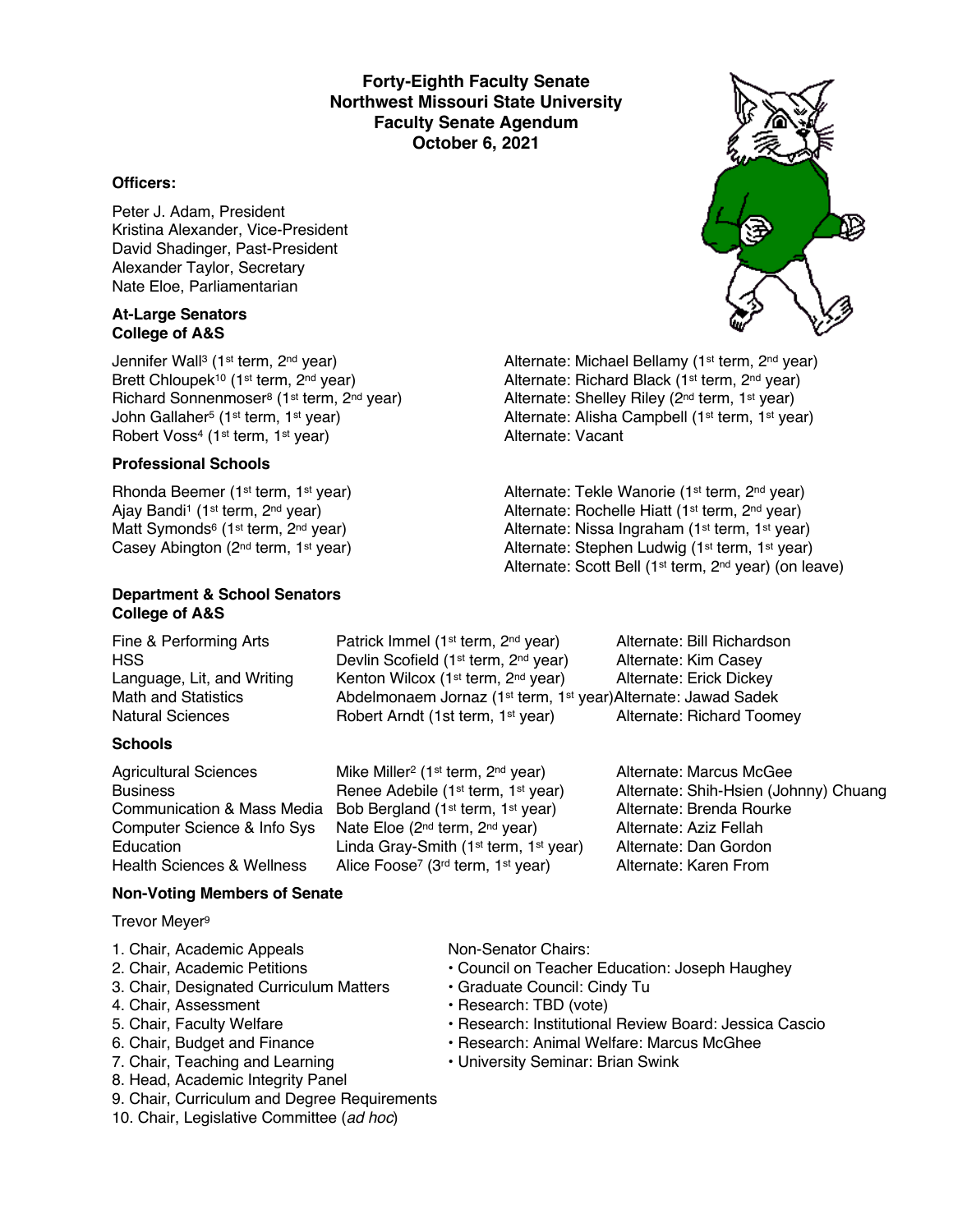### **1. Call to Order**

### **2. Approval of the Agendum**

### **3. Approval of the Minutes of the previous meeting**

• Minutes from Faculty Senate meeting, 09.15.21

#### **4. Reports**

- **Provost's Report**
- **President's Report**
- **Academic Petitions** (Michael Miller)
- **Academic Appeals** (Ajay Bandi)
- **Curriculum and Degree Requirements** (Trevor Meyer)
- **Designated Curricular Matters** (Jennifer Wall)
- **Assessment** (Robert Voss)
- **Faculty Welfare** (John Gallaher)
- **Budget and Finance** (Matt Symonds)
- **Teaching and Learning** (Alice Foose)
- **Legislative Committee** (Brett Chloupek)
- **COTE**, **Graduate Council**, **Research**, **IRB**, **Animal Welfare**, **University Seminar**

### **5. Old Business**

I. Memorial Fund for Roger Van Holzen

II. Proposals:

| ID             | Initiator                        | Proposal  | <b>Type</b>            | Name                                                       | <b>Notes</b> |
|----------------|----------------------------------|-----------|------------------------|------------------------------------------------------------|--------------|
| $\mathbf{1}$   | Joy L. Daggs                     | 121-29-03 | Change Program         | Communication Maior, 36-60 hours: B.S.                     |              |
| $\overline{c}$ | Joy L. Daggs                     | 121-29-04 | Change Program         | Communication Major, 33-54 hours: B.A.                     |              |
| 3              | <b>Brooke McAtee</b>             | 221-01-01 | New Program            | <b>Nursing Administration Certificate</b>                  |              |
| $\overline{4}$ | <b>Brooke McAtee</b>             | 221-01-02 | New Program            | <b>Nurse Educator Certificate</b>                          |              |
| 5              | Jeffry Thornsberry               | 221-04-01 | New Program            | <b>Echocardiographic Sciences Completion Degree</b>        |              |
|                |                                  |           |                        | Program, 72 hours: B.S. - No Minor Required                |              |
| 6              | Jeffry Thornsberry               | 221-04-02 | New Program            | Sonographic Sciences Completion Degree Program, 72         |              |
|                |                                  |           |                        | Hours: B.S. - No Minor Required                            |              |
| $\overline{7}$ | Michael Hobbs                    | 221-10-01 | <b>Change Course</b>   | <b>ENGL 10226 Modern and Contemporary World Literature</b> |              |
| 8              | Justin Hoffmeier                 | 221-17-02 | New Course             | <b>MATH 605 Abstract Algebra</b>                           |              |
| 9              | <b>Robert Pippin</b>             | 221-19-02 | <b>Course Deletion</b> | MUS 19118 Orchestra                                        |              |
| 10             | <b>Robert Pippin</b>             | 221-19-03 | <b>Course Deletion</b> | <b>MUS 19119 Orchestra Activity</b>                        |              |
| 11             | Debra Brown                      | 221-19-04 | Course Deletion        | MUS 19141 Basic Guitar                                     |              |
| 12             | Terry Long                       | 221-22-01 | New Course             | <b>HPER 22-331 Introduction to Officiating</b>             |              |
| 13             | <b>Terry Long</b>                | 221-22-02 | <b>Change Course</b>   | HPER 22334 Theory and Administration of Coaching           |              |
| 14             | <b>Terry Long</b>                | 221-22-03 | Change Program         | Coaching Minor, 24 hours                                   |              |
| 15             | <b>Rhonda Beemer</b>             | 221-22-04 | <b>Change Course</b>   | HPER 22223 Introduction in Health Science and              |              |
|                |                                  |           |                        | <b>Wellness Professions</b>                                |              |
| 16             | <b>Rhonda Beemer</b>             | 221-22-07 | <b>Change Course</b>   | <b>HPER 22332 Physiology of Exercise</b>                   |              |
| 17             | Chi Lo Lim/Benjamin<br>Blackford | 221-54-01 | New Program            | <b>MBA-GIS</b>                                             |              |
| 18             | Araceli Hernandez                | 221-54-02 | New Course             |                                                            |              |
|                |                                  |           |                        | <b>MGMT 54324 Organizational Training and Development</b>  |              |
| 19             | Araceli Hernandez                | 221-54-03 | New Course             | <b>MGMT 54325 Employee and Labor Relations</b>             |              |
| 20             | Araceli Hernandez                | 221-54-04 | New Course             | <b>MGMT 54323 International Human Resource</b>             |              |
|                |                                  |           |                        | Management                                                 |              |
| 21             | Araceli Hernandez                | 221-54-05 | Change Program         | Human Resource Management Comprehensive Major, 75          |              |
|                |                                  |           |                        | hours: B.S. - No Minor Required                            |              |
| 22             | <b>Rochelle Hiatt</b>            | 221-68-01 | New Course             | SCGD 68-631 Practicum in K-12 School Counseling            |              |

### **6. New Business**

I. Academic Integrity Policy change (Readings 2 and 3)

II. Letter to Board of Regents